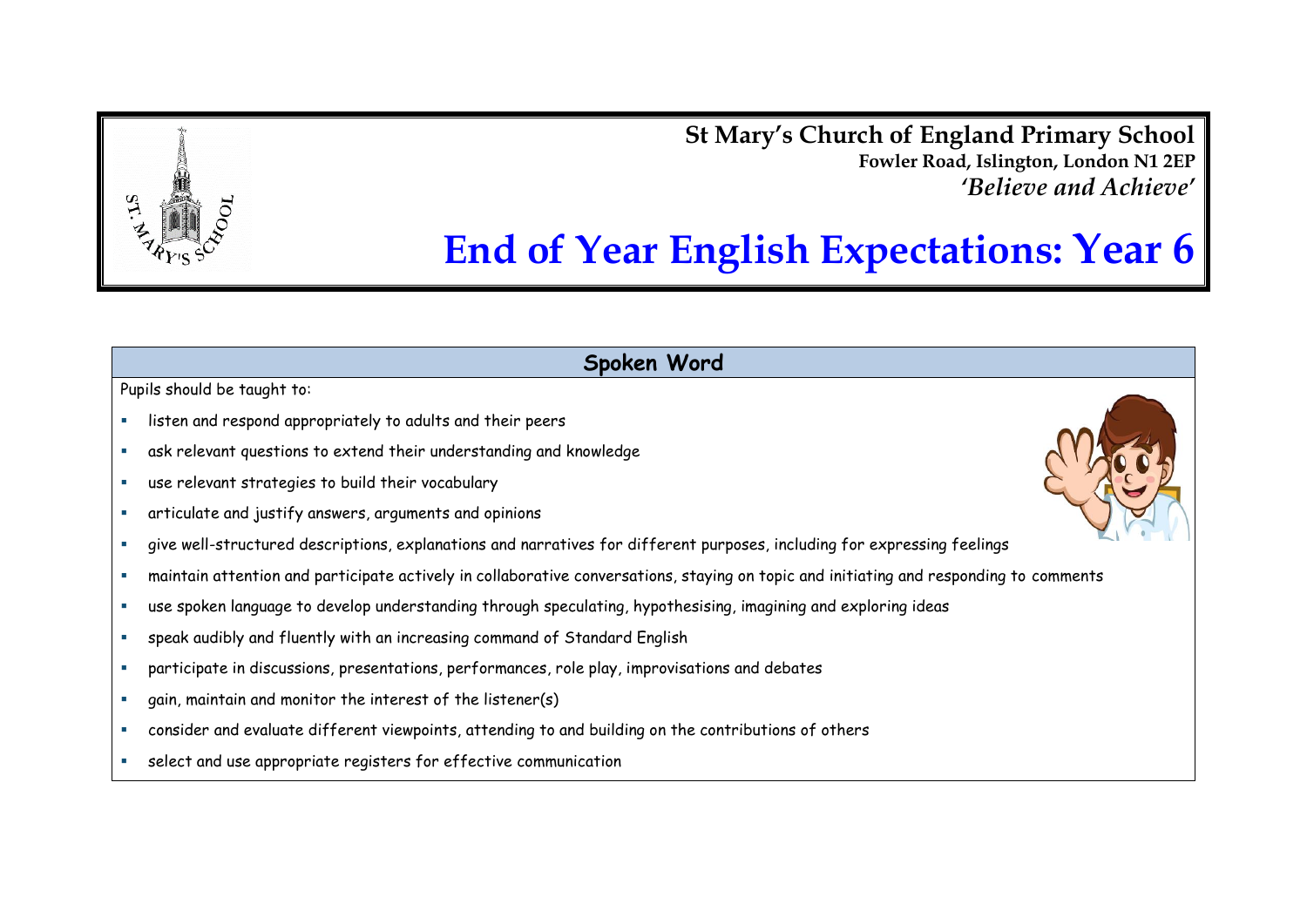# **Word Reading**

Pupils should be taught to:

 Apply their growing knowledge of root words, prefixes and suffixes (morphology and etymology), as listed in English Appendix 1, both to read aloud and to understand the meaning of new words that they meet.

### **Reading Comprehension**

- maintain positive attitudes to reading and understanding of what they read by:
	- continuing to read and discuss an increasingly wide range of fiction, poetry, plays, non-fiction and reference books or textbooks
	- reading books that are structured in different ways and reading for a range of purposes
	- increasing their familiarity with a wide range of books, including myths, legends and traditional stories, modern fiction, fiction from our literary heritage, and books from other cultures and traditions recommending books that they have read to their peers, giving reasons for their choices
	- identifying and discussing themes and conventions in and across a wide range of writing
	- making comparisons within and across books
	- **Example 2** learning a wider range of poetry by heart
	- **Philper preparing poems and plays to read aloud and to perform, showing understanding through intonation, tone and volume so that the meaning** is clear to an audience
- understand what they read by:
	- checking that the book makes sense to them, discussing their understanding and exploring the meaning of words in context
	- asking questions to improve their understanding
	- drawing inferences such as inferring characters' feelings, thoughts and motives from their actions, and justifying inferences with evidence
	- predicting what might happen from details stated and implied

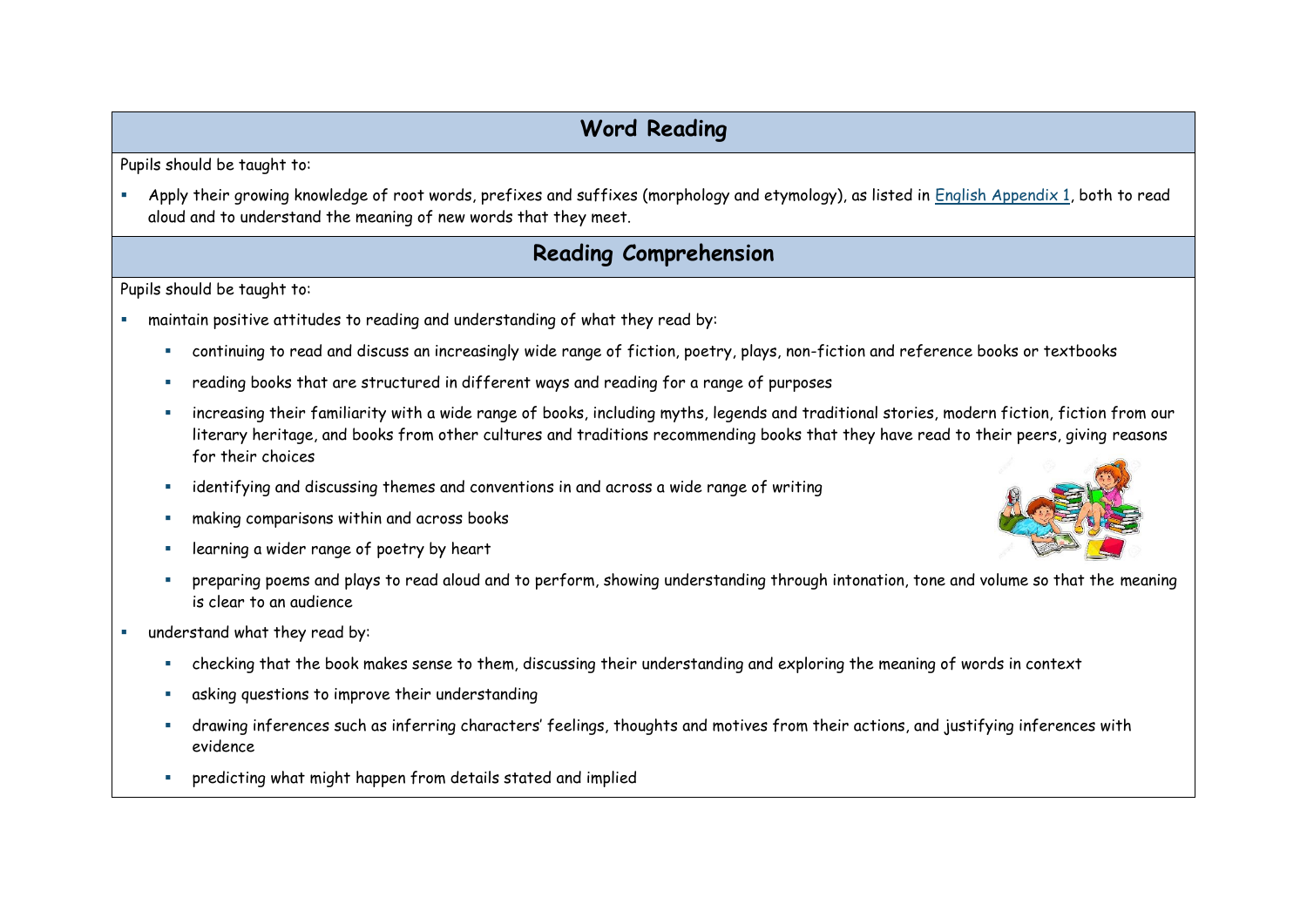- summarising the main ideas drawn from more than one paragraph, identifying key details that support the main ideas
- **EXECT** identifying how language, structure and presentation contribute to meaning
- discuss and evaluate how authors use language, including figurative language, considering the impact on the reader
- distinguish between statements of fact and opinion
- retrieve, record and present information from non-fiction
- participate in discussions about books that are read to them and those they can read for themselves, building on their own and others' ideas and challenging views courteously
- explain and discuss their understanding of what they have read, including through formal presentations and debates, maintaining a focus on the topic and using notes where necessary
- provide reasoned justifications for their views.

#### **Writing – transcription**

Pupils should be taught to:

- use further prefixes and suffixes and understand the guidance for adding them
- spell some words with 'silent' letters [for example, knight, psalm, solemn]
- continue to distinguish between homophones and other words which are often confused
- use knowledge of morphology and etymology in spelling and understand that the spelling of some words needs to be learnt specifically, as listed in English Appendix 1
- use dictionaries to check the spelling and meaning of words
- use the first three or four letters of a word to check spelling, meaning or both of these in a dictionary
- use a thesaurus.

## **Writing – Composition**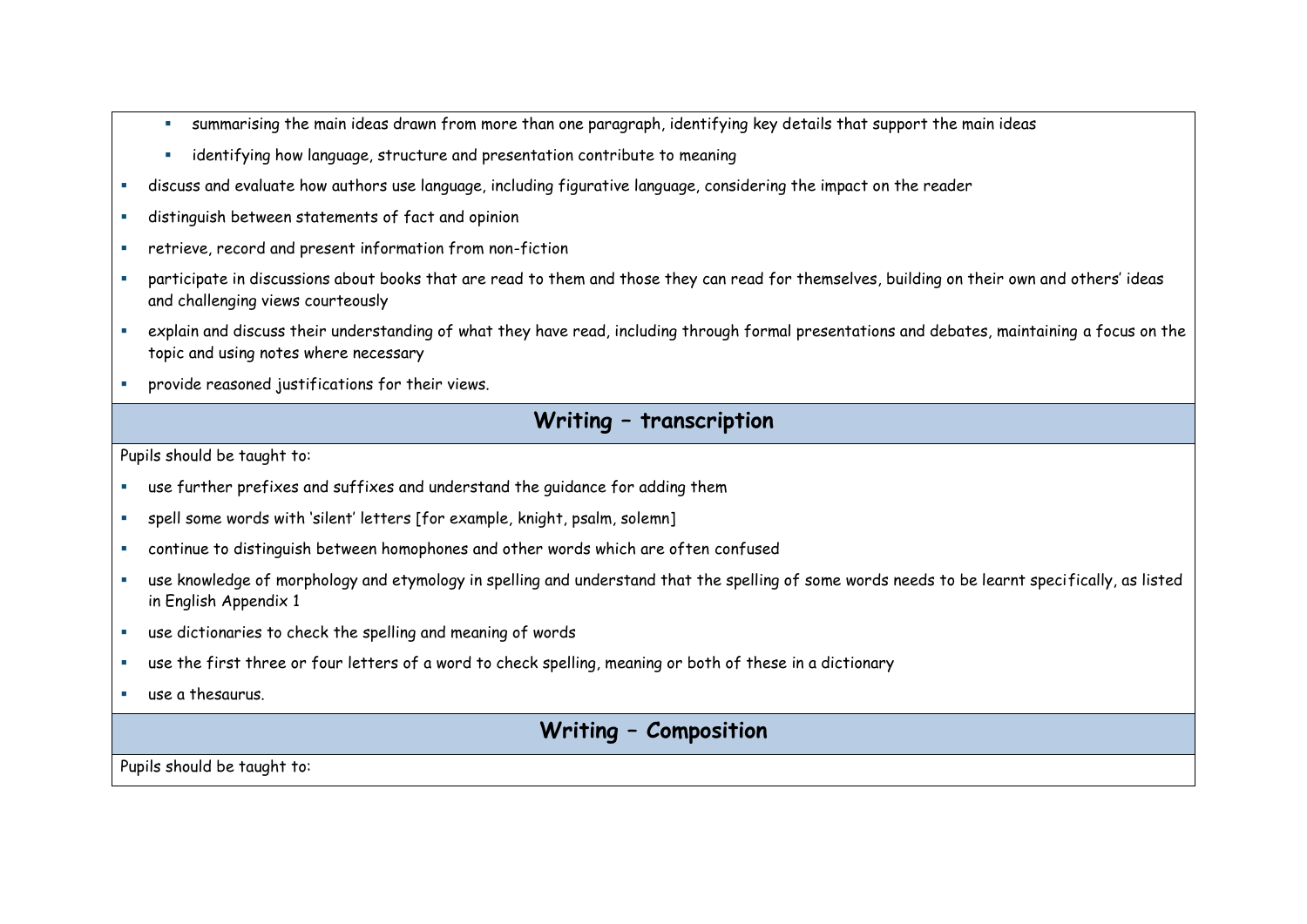- plan their writing by:
	- identifying the audience for and purpose of the writing, selecting the appropriate form and using other similar writing as models for their own
	- noting and developing initial ideas, drawing on reading and research where necessary
	- in writing narratives, considering how authors have developed characters and settings in what pupils have read, listened to or seen performed
- draft and write by:
	- selecting appropriate grammar and vocabulary, understanding how such choices can change and enhance meaning
	- in narratives, describing settings, characters and atmosphere and integrating dialogue to convey character and advance the action
	- précising longer passages
	- using a wide range of devices to build cohesion within and across paragraphs
	- using further organisational and presentational devices to structure text and to guide the reader [for example, headings, bullet points, underlining]
- evaluate and edit by:
	- assessing the effectiveness of their own and others' writing
	- proposing changes to vocabulary, grammar and punctuation to enhance effects and clarify meaning
	- ensuring the consistent and correct use of tense throughout a piece of writing
	- ensuring correct subject and verb agreement when using singular and plural, distinguishing between the language of speech and writing and choosing the appropriate register
	- proof-read for spelling and punctuation errors
	- perform their own compositions, using appropriate intonation, volume, and movement so that meaning is clear.

# **Writing – Handwriting**

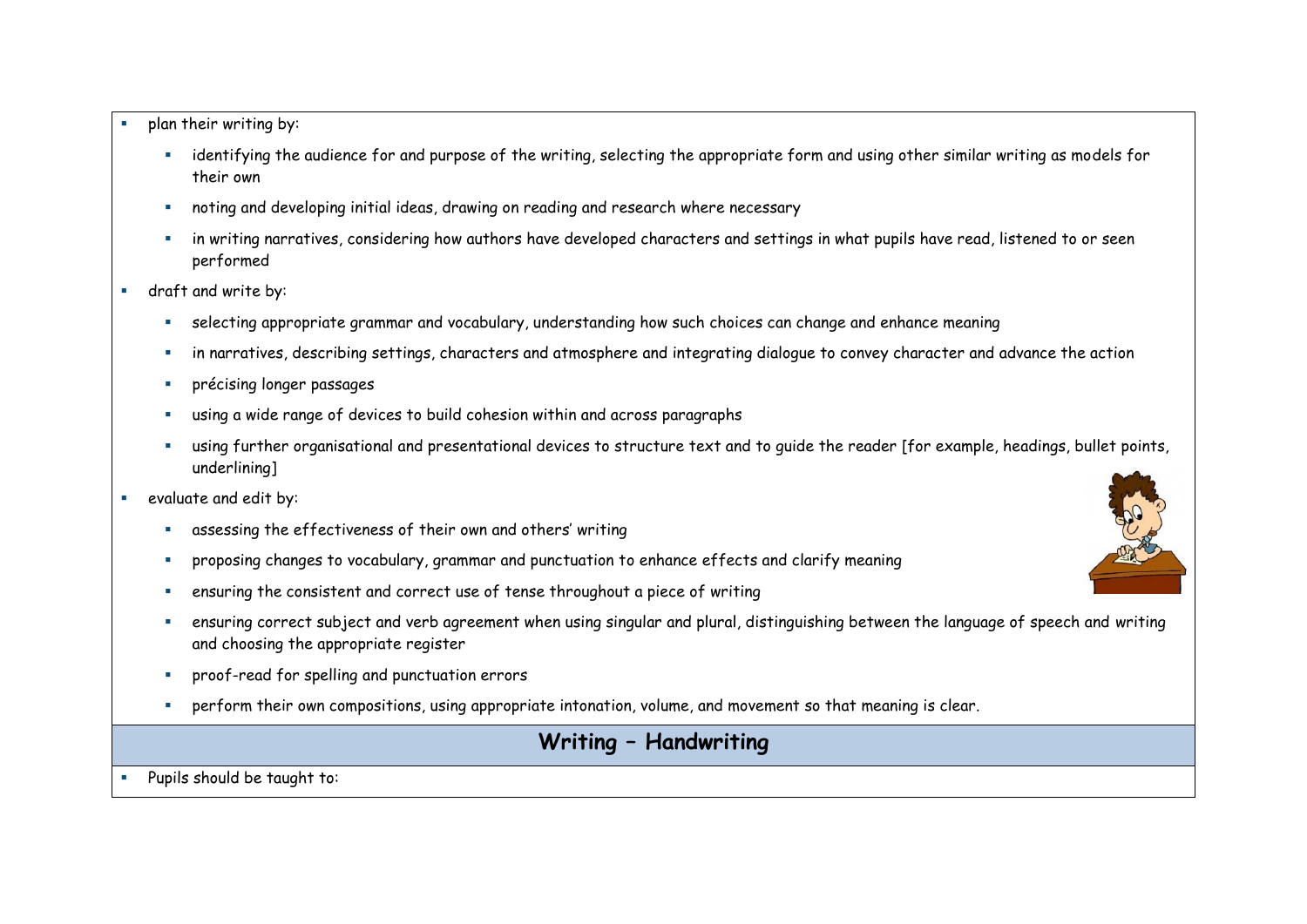- write legibly, fluently and with increasing speed by:
- choosing which shape of a letter to use when given choices and deciding whether or not to join specific little
- choosing the writing implement that is best suited for a task

**Writing – Grammar, Vocabulary and Punctuation**